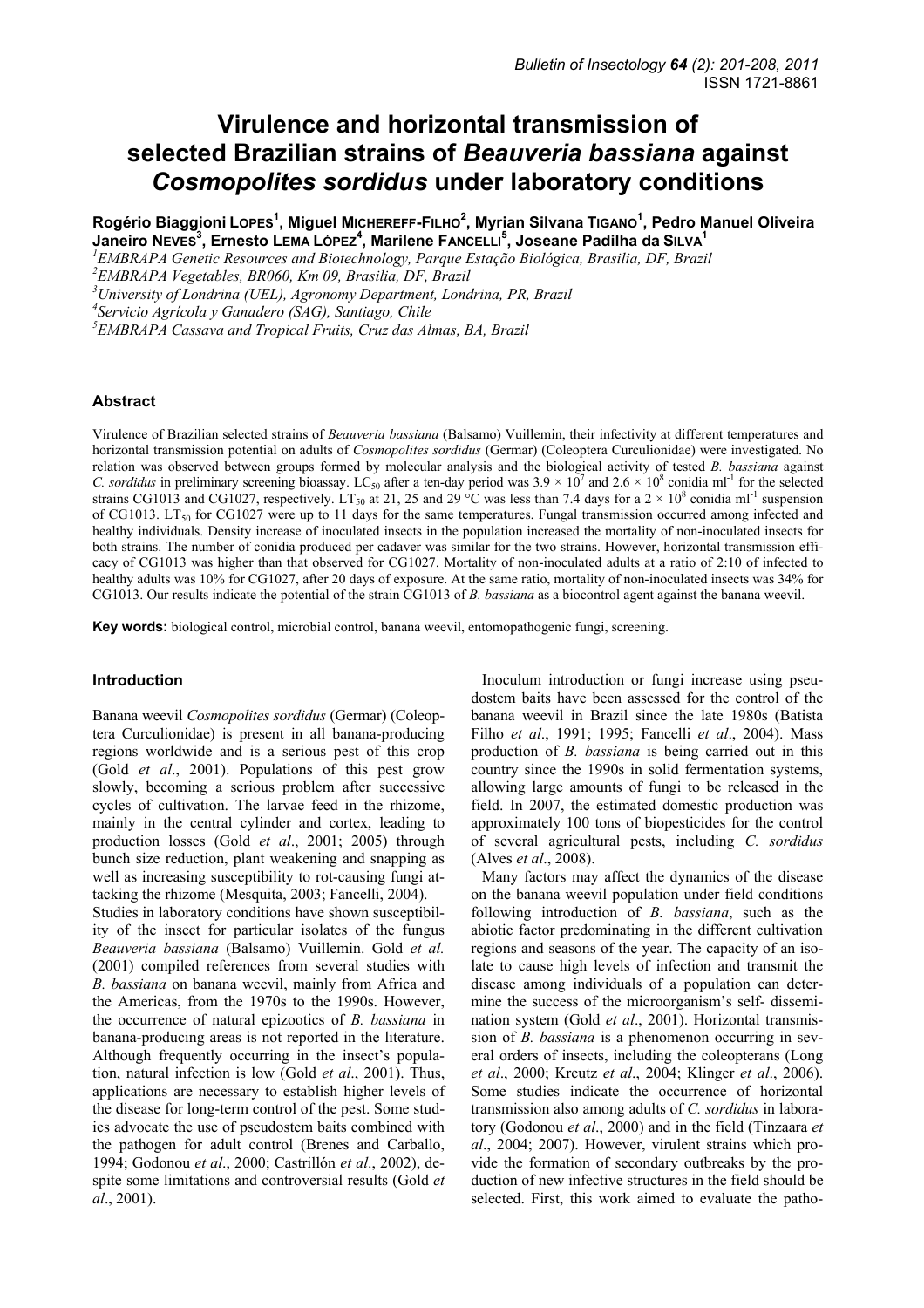genicity of *B. bassiana* isolates on two different insect populations and the correlation between their biological activity and genetic variability using molecular markers. Secondarily, we studied the virulence of two Brazilian isolates of *B. bassiana* previously selected by means of response-concentration curves, their ability to produce conidia on dead insects and their transmission potential among infected and healthy adults of *C. sordidus*, under laboratory conditions.

## **Materials and methods**

# Collection and maintenance of *C. sordidus* in the laboratory

Pseudostem traps or "pitfall-type" traps were installed in commercial banana plantations in Tancredo Neves-BA (northeast region) and Ibiporã-PR (south region), Brazil, to collect adults and to determine the natural occurrence of entomopathogenic fungi within the population. Pseudostem traps consists in pieces of pseudostem with 50 cm long cut in the middle lengthwise (Mesquita, 2003). The traps, placed at the base of the plants, were inspected every 10 days and the adults collected were transferred to the laboratory. The collections were made between September 2008 and February 2009. Groups of 200 to 250 insects remained in quarantine in plastic containers containing sterile vermiculite and feed (pieces of pseudostem replaced weekly). Populations, from each collection site and time, were kept separately for a period no longer than four months. Inspections were made every three or four days and all the dead insects found in the containers were transferred to a wet chamber for disease confirmation to determine the level of natural infection by *B. bassiana* in each population. No infected insects were observed in the containers after the quarantine period. The healthy insects submitted to quarantine were used in the bioassays.

#### Preliminary selection of *B. bassiana* strains

Pathogenicity studies were carried out with 15 *B. bassiana* strains against the banana weevil populations collected in both regions described above. These strains originated from different regions of the country and from different hosts (table 1). These strains are housed in the Invertebrate Fungi Collection of Embrapa Genetic Resources and Biotechnology, Brasília, Brazil.

The strains used in the bioassays were obtained after cultivation of cryopreserved conidia on potato dextrose agar medium (PDA Difco Laboratories, Detroit, USA), followed by inoculation of banana weevil adults by immersion during 90s in a suspension of each isolate and posterior re-isolation from cadavers presenting fungal growth and conidiation. After 10 days of incubation (25  $\pm$  0.5 °C and 12 h photophase), conidia were scraped off with a sterile metal spatula and immediately suspended in sterile water with Tween  $80^{\circ}$  (0.01% v/v) at a concentration of  $1 \times 10^9$  conidia ml<sup>-1</sup>, which allowed the separation of the isolates in groups. Twenty microliters of the conidia suspension for each isolate was placed on PDA medium and after 20 h of incubation ( $25 \pm 0.5$  °C and 12 h photophase) germination was assessed microscopically at 400 $\times$  magnification by examining 300 conidia per replicate. Conidia were considered germinated when germ tubes were longer than conidial length. Conidia viability was above 93% for all isolates.

The insects were washed in sterile water and later inoculated for 90s by immersion in a suspension of each isolate. Control insects were immersed only in sterile water. Groups of 10 or 15 inoculated individuals remained in Petri dishes without feed for 24 h. After this period, the insects were transferred into plastic cups (150 ml) with a screened lid, and half-filled with sterilized vermiculite. Four replicates were prepared for each strain, totalling 50 or 60 insects. Pieces of pseudostem were used as feed. The plastic cups remained in a climatic chamber at  $25 \pm 0.5$  °C and 24h in dark through-

| Strain $1$                           | Original host                     | Location                   |  |
|--------------------------------------|-----------------------------------|----------------------------|--|
| CG1026                               | <i>Membracis</i> sp.              | Cruz das Almas - BA        |  |
| $CG1027$ (=ESALQ PL63 <sup>2</sup> ) | Atta sp.                          | Piracicaba - SP            |  |
| CG1013                               | C. sordidus                       | Brasília - DF              |  |
| CG1024                               | Metamasius hemipterus $(L)$       | Cruz das Almas - BA        |  |
| CG1037 (=IBCB146)                    | Soil                              | Cascavel - PR              |  |
| CG17                                 | Hypothenemus hampei (Ferrari)     | Piracicaba - SP            |  |
| CG1036 (=IBCB 74)                    | Lissorhoptrus oryzophilus Kuschel | Japan                      |  |
| CG451 (=ESALQ 447)                   | Solenopsis invicta Buren          | Mato Grosso - MT           |  |
| CG1032                               | Unknown                           | Cruz das Almas - BA        |  |
| CG1022 (=CNPMF 01)                   | Unknown                           | Cruz das Almas - BA        |  |
| CG919 (=IBCB 66)                     | H. hampei                         | São José do Rio Preto - SP |  |
| CG1031 (=CNPMF 30)                   | Castnia invaria volitans Lamas    | Cruz das Almas - BA        |  |
| CG1034 (=CPATSA 01)                  | C. sordidus                       | Petrolina - PE             |  |
| CG1030 (=CNPMF 20)                   | C. sordidus                       | Cruz das Almas - BA        |  |
| CG1033                               | Unknown                           | Cruz das Almas - BA        |  |

**Table 1.** Origin of *B. bassiana* strains used in the screening studies for *C. sordidus* control*.* 

<sup>1</sup>Code in other collections.

2 *B. bassiana* strain available in Brazilian market.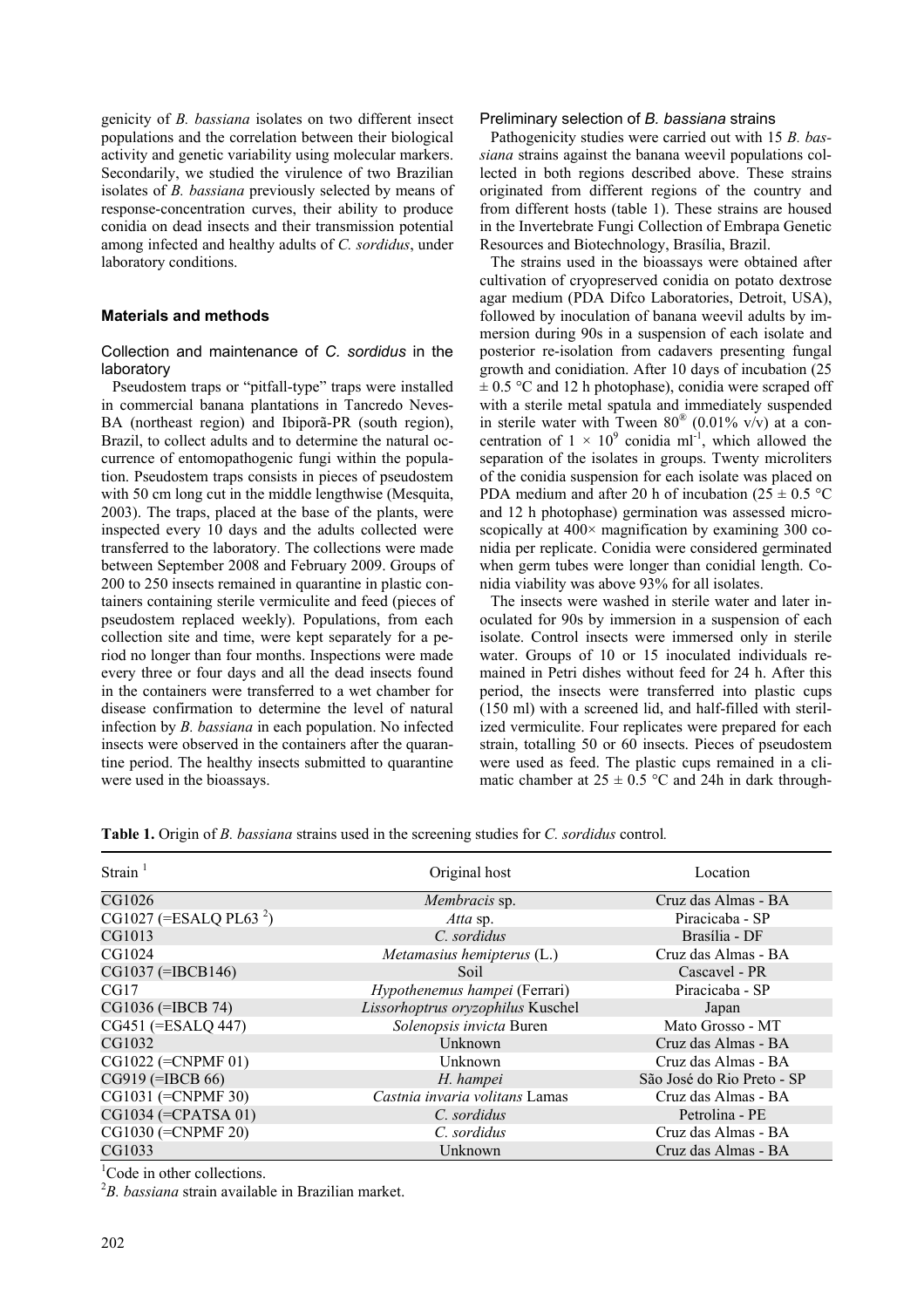out the experimental period. Insect mortality was assessed every five days during a period of 35 days and the cadavers were transferred to wet chamber for disease confirmation.

#### Assessment of the genetic variability of *B. bassiana* strains

For genetic variability assessment studies by means of random molecular markers (RAPD and AFLP) analysis, monosporic colonies of the 15 strains were prepared in PDA medium using the material obtained from reisolation of the dead insect, described above. Ten dayculture discs were inoculated into Erlenmeyer flask with 250mL of SDAY liquid media (glucose 1%; malt extract 0.3%; peptone 0.5%; yeast extract 0.3%) and incubated at  $25 \pm 0.5$  °C at 250 rpm for 4 days. Mycelium samples were collected on a filter-paper using vacuum filtration, frozen at  $-70$  °C, lyophilized and stored at  $-20$  °C. Around 25 mg of lyophilized mycelia of each sample were frozen in liquid nitrogen, crushed in a mortar and the total genomic DNA extracted using a modification of the cetyltrimethylammonium bromide (CTAB) DNA extraction protocol described by Boucias *et al.* (2000). PCR reactions were performed in 30 µl volume, with 15 ng of each template, using the PTC-100 programmable thermal controller (MJ Research), and a temperature profile described by Tigano-Milani *et al.* (1995). Amplifications were performed using the following reaction mix: 1 µm of 10 mer primer (Operon Technologies), 200 µm of each dNTP (Pharmacia Biotec), 2 units of Taq DNA Polymerase (Cenbiotec) and  $1\times$  of the recommended polymerase buffer. The following twenty-six random 10 mer oligonucleotide primers were selected for this study: A4, A7, A8, AB11, AB17, B6, B7, B20, C9, C16, C18, D5, D7, D16, E4, E9, G2, G3, G5, J10, J17, J19, K1, K4, K6, K7, K20, L8, M20, N7, P1, P2, R7 and R8. Primers codes indicate a specific short sequence of nucleotides.

For AFLP analysis, 0.3-2.0 µg of genomic DNA was digested with *EcoRI* and was ligated to *EcoRI* adaptors in a single overnight reaction at 37 °C (Suazo and Hall, 1999). The digestion-ligation reactions were diluted with TE buffer to a final volume of 200 µl and stored at –20 °C. Twenty-two primers were used, consisting of the *EcoRI* adapter sequence GACTGCGTACCAATTC plus three or six 3' selective nucleotides (AGT, ACT, ATT, CAG, CCT, TCG, AGTAGG, AGTATT, AG-TAAC, AGTCGA, AGTGGG, AGTCTC, AGTCAT, AGTTTA, AGTTTG, AGTGAC, AGTGTG, AGTCCG, AGTTCT, AGTGAG, AGTTGC and AGTCAC). Amplification reactions were conducted in a volume of 25 µl containing the anchor-annealed *EcoRI* fragments, primer and Taq DNA polymerase using the conditions established by Suazo and Hall (1999). Amplified products were separated by electrophoresis in 2% agarose gel prepared in 0.5× Tris-borate-EDTA (TBE) buffer, and visualized by staining with ethidium bromide and photographed under UV light.

DNA fingerprints were scored directly from the photographs. Only well-resolved products were scored. The presence or absence of each fragment was considered as an independent character. RAPD markers were analyzed

using NTSYS-pc V1.8 (Rohlf, 1993). A similarity matrix was calculated using Jaccard similarity coefficient. Clustering was performed using the non-weighted mean pair group arithmetic mean method (UPGMA).

#### Determination of LC<sub>50</sub> and LT<sub>50</sub> for *B. bassiana* strains CG1013 and CG1027

The strains CG1013 and CG1027 were produced in PDA medium. Suspension preparation, insect inoculation, and recipients used were the same as already described. For the response-concentration assays, the concentrations of  $2 \times 10^7$ ,  $6.3 \times 10^7$ ,  $2 \times 10^8$ ,  $6.3 \times 10^8$  and  $2 \times 10^{9}$  conidia ml<sup>-1</sup> were established based on preliminary isolate selection tests, at temperature of  $25 \pm 0.5$  °C and 24 h in dark, with mortality assessment and remove of the cadavers carried out every two days until the  $10<sup>th</sup>$ day. In the response-time studies, the concentration  $2 \times 10^8$  conidia ml<sup>-1</sup> was used and each bioassay was submitted to temperatures of 21, 25 or  $29 \pm 0.5$  °C, and 24 h scotophase throughout the experimental period, with daily mortality being assessed from the fourth and up to the seventeenth day after inoculation. For determination of  $LC_{50}$  and  $LT_{50}$  of each strain, 16 adult insects were used, with four replicates. To estimate the number of conidia adhered to the body of the insects, four adult insects were immersed for 90s at concentrations of  $2 \times 10^8$  and  $2 \times 10^9$  conidia ml<sup>-1</sup>, and, after one hour, washed individually in 5 ml of sterile water with Tween  $80^{\circ}$  0.1% v/v, with the suspension being stirred for 3 minutes in vortex and 20 minutes in ultrasound bath. The suspension obtained was diluted when necessary and conidia count performed in a Neubauer chamber. The bioassays conducted to determine  $LC_{50}$  and  $LT_{50}$  and to estimate the number of conidia adhered to the body of the inoculated insects collected in the northeast region were repeated twice each, at different dates.

### Horizontal transmission of *B. bassiana* among *C. sordidus* adults

The studies of transmission of the strains CG1013 and CG1027 among *C. sordidus* adults collected in Bahia were carried out under controlled laboratory conditions  $(25 \pm 0.5 \degree C$  and 24 h scotophase). Conidia production of the strains, suspension preparation and insect inoculation were performed as previously described, using the concentration of  $2 \times 10^9$  conidia ml<sup>-1</sup> in all treatments.

The treatments simulated different proportions of individuals infected in one population, and consisted of 0, 10, 20, 30, 40 and 50% of infected individuals in groups of 30 insects, with four replications. The infected adults were marked before inoculation, with adhesive paint (Colorama L´Oreal, Rio de Janeiro, RJ, Brazil) on the elytra to differentiate them from the healthy ones. After 24 h of inoculation, both the treated and healthy insects were released at opposite corners of plastic Gerbox  $(11 \times 11 \times 3.5$  cm), with 2/3 of the volume filled with sterilized vermiculite. To avoid manipulating the insects during feed exchange and interfering in the transmission dynamics, feed consisted of small pieces of pseudostem (15 g) replaced every five days. The number of marked and non-marked dead insects was assessed at day 20, by transferring the cadavers to a wet chamber for confirma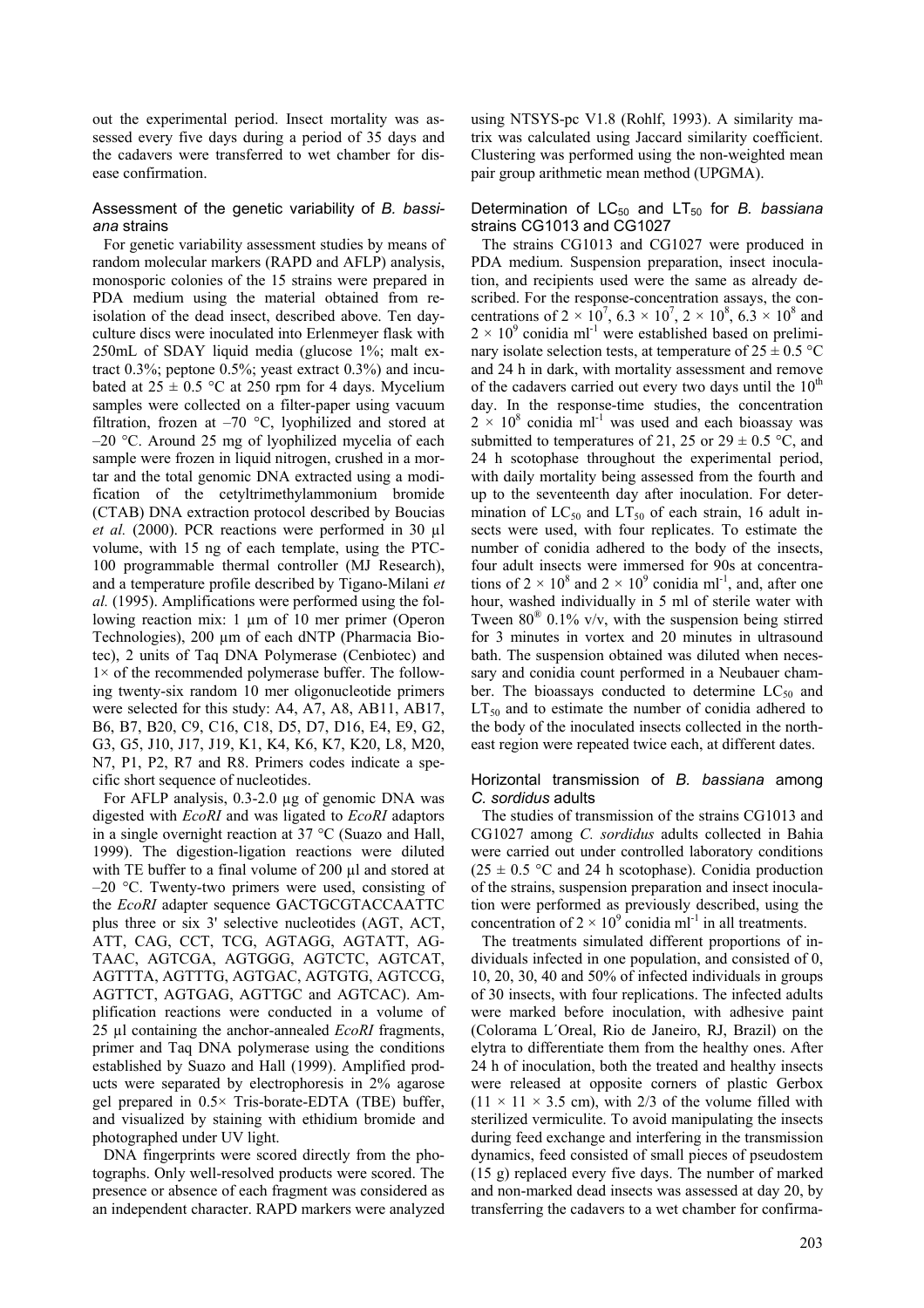tion of the disease caused by the pathogen. All the live insects remained for 10 extra days in plastic cups containing sterilized vermiculite and feed. After this period, the dead insects were also transferred to the wet chamber to confirm the disease. The transmission bioassays for both isolates were repeated twice each, at different dates.

In addition, 15 insects inoculated with each strain were maintained over the same 20 day period, and under the same conditions of the transmission experiments. Twelve dead insects of each strain presenting typical signs of the pathogen (mycelia growth and conidiogenesis) were selected to determine the number of conidia produced per cadaver. Washing was performed in 5 ml of sterile water with Tween  $80^{\circ}$  (0.1% v/v), by stirring the suspension for 3 minutes in vortex and 10 minutes in ultrasound bath. The suspension was diluted  $100\times$  and conidia were counted in a Neubauer chamber.

### Statistical analysis

All experiments had a completely randomized design (CRD). Confirmed mortality data (only cadavers presenting fungal growth and conidiation) from the preliminary strain selection bioassays were submitted to analysis of variance and the means compared by the Scott-Knott test ( $p < 0.05$ , data transformed  $\sqrt{af} x + 1$ ). Confirmed mortality data from concentration and timeresponse were analyzed by a generalized linear model (GLM) of mixed effects fit by a restricted maximum likelihood procedure, attributing to the variable response a binomial distribution (*logit*) in the statistical language program R (R version 2.8 2006). To study the transmission potential between infected and healthy insects under laboratory conditions, a generalized linear model was used (McCullagh and Nelder, 1989), where binomial distribution was attributed to the response. Based on the estimates of this model, the number of infected insects sufficient to infect the population with 50% of the disease was calculated. The quality of the fit model was assessed by observing the existence of correlation among the observations and the influence of atypical points. To correct the super dispersion present in the data, the quasi-verisimilitude method was used to estimate the heterogeneity factor (McCullagh and Nelder, 1989).

# **Results**

### Preliminary selection of *B. bassiana* strains

The mean levels of natural infection caused by *B. bassiana* in the populations collected in Ibiporã-PR and Tancredo Neves-BA were 0.70% and 0.64%, respectively, during the quarantine period. Only a single adult insect collected in Bahia (< 0.01%) presented infection caused by *Metarhizium* sp. After quarantine, no insects were found to present infection in the populations kept in the laboratory.

Strains CG1013, CG1027, CG1026 and CG1024 resulted in the highest mortality of weevils collected from northeast region (BA state), i.e.,  $> 73\%$ . Similarly, high mortality, i.e.,  $> 75\%$  was obtained with these same strains, except CG1026, against banana weevils from south region (PR state) (table 2). Overall, the strains grouped similarly in relation to mortality of the geographically distinct populations, with variations below 25%. No dead insects were observed among the controls.

#### Evaluation of genetic variability

In the analyses of the molecular markers, 210 fragments were selected for RAPD and 223 fragments for AFLP. Since the grouping analyses were similar for both markers, the results were analyzed together, showing high variability among the strains (similarity  $>$ 69%), but without any observation being made of groupings related to pathogenicity for banana weevil or origin of the strains (figure 1).

**Table 2.** Mortality of *C. sordidus* adults from two populations exposed to different *B. bassiana* strains under laboratory conditions after 35 days (concentration of 1  $\times$  10<sup>9</sup> conidia ml<sup>-1</sup>; 25 ± 0.5 °C and dark).

|                | Mortality $(\%)^*$ $\pm$ SEM |                   |  |  |
|----------------|------------------------------|-------------------|--|--|
| <b>Strains</b> | Population $BA1$             | Population $PR^2$ |  |  |
| CG1026         | $88.3 \pm 5.4$ a             | $61.7 \pm 4.0$ c  |  |  |
| CG1027         | $85.6 \pm 6.7$ a             | $75.0 \pm 9.6$ b  |  |  |
| CG1013         | $75.0 \pm 6.7$ a             | $91.7 \pm 2.1$ a  |  |  |
| CG1024         | $73.3 \pm 4.8$ a             | $96.7 \pm 2.1$ a  |  |  |
| CG1037         | $65.0 \pm 3.9$ b             | $80.0 \pm 5.8$ b  |  |  |
| CG17           | $63.3 \pm 1.9$ b             | $61.7 \pm 4.0$ c  |  |  |
| CG1036         | $63.3 \pm 4.5$ b             | $86.7 \pm 2.1$ b  |  |  |
| CG451          | $46.7 \pm 5.2$ b             | $53.3 \pm 6.4$ c  |  |  |
| CG1032         | $40.3 \pm 3.9$ c             | $60.0 \pm 5.3$ c  |  |  |
| CG1022         | $29.5 \pm 5.4$ c             | $60.0 \pm 3.2$ c  |  |  |
| CG919          | $28.3 \pm 4.0$ c             | $53.3 \pm 4.1$ c  |  |  |
| CG1031         | $10.3 \pm 2.3$ d             | $48.3 \pm 3.1$ c  |  |  |
| CG1034         | $10.0 \pm 3.5$ d             | $73.3 \pm 4.2$ b  |  |  |
| CG1030         | $6.0 \pm 2.4$ d              | $28.3 \pm 8.7$ d  |  |  |
| CG1033         | $6.0 \pm 2.4$ d              | $73.3 \pm 6.7$ b  |  |  |
| CV(%)          | 23.9                         | 19.9              |  |  |

\* Scott-Knott (5%). Data transformed (sqrt of  $x + 1$ ).  ${}^{1}BA$  – adults collected in Tancredo Neves, Bahia (BA) state.<br> ${}^{2}DB$  – edults collected in Thinory Berené (BB) state.  $PPR -$ adults collected in Ibiporã, Paraná (PR) state.



**Figure 1.** Dendrogram (UPGMA) built with data analyzed by RAPD and AFLP indicating the relationship between *B. bassiana* tested strains.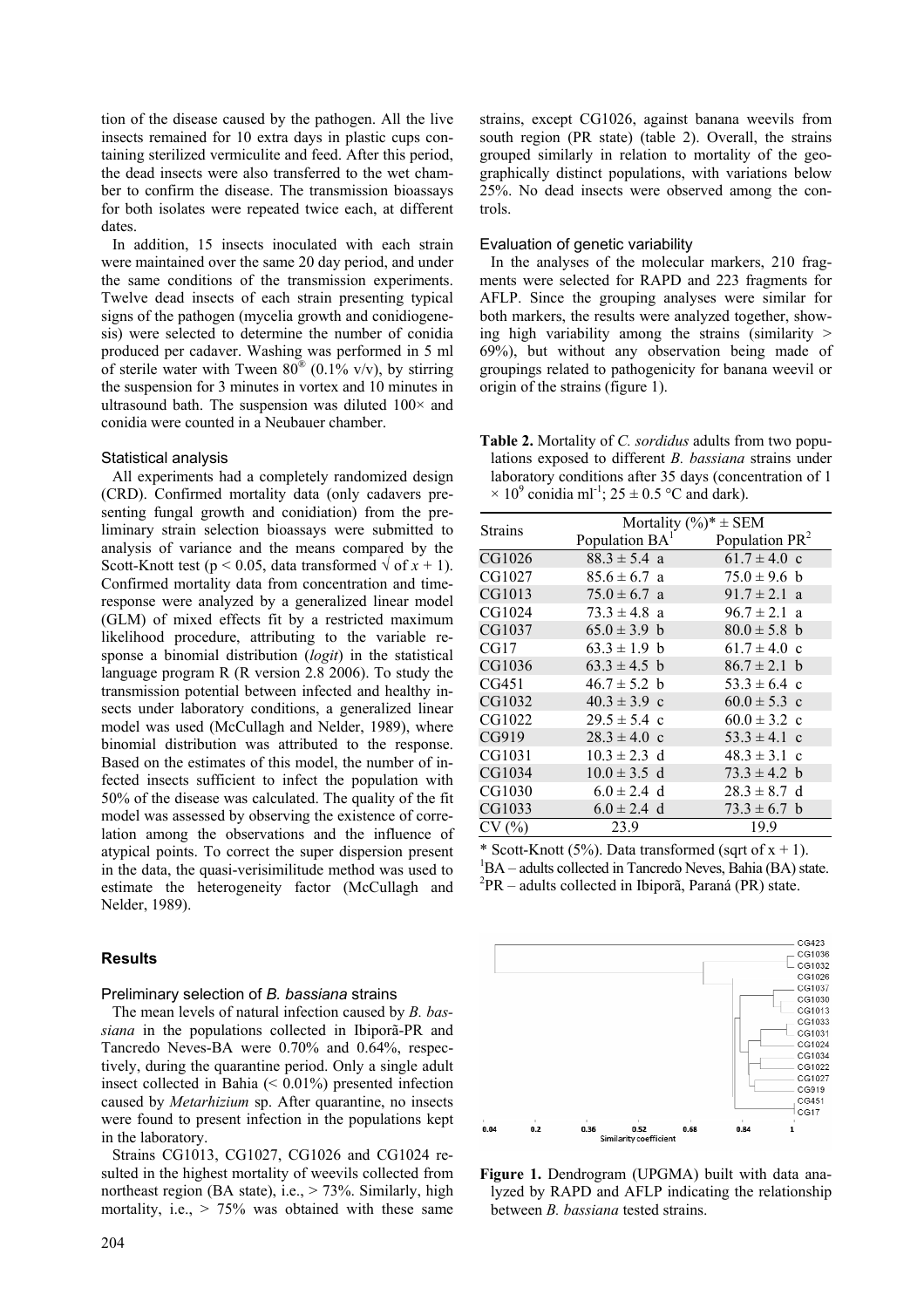Determination of  $LC_{50}$  and  $LT_{50}$  for pre-selected isolates of *B. bassiana*

Strains CG1013 and CG1027 were selected for response-concentration and response-time studies for the banana weevil. Besides confirmed mortality, other criteria, such as domestic market availability and conidia productivity in the culture medium, were used to select the strains for the next steps.

Strain CG1013 was the most virulent, compared to CG1027, with estimates of LC<sub>50</sub> of  $3.9 \times 10^7$  conidia ml<sup>-</sup>  $1 (d = 58.08, P = 2.00e-12, df = 35, FL = 3.4 \times 10^7 - 4.4$  $\times$  10<sup>7</sup>) and 2.6  $\times$  10<sup>8</sup> conidia ml<sup>-1</sup> (*d* = 54.57, *P* = 2.26e-13,  $df = 35$ , FL = 2.1  $\times$  10<sup>8</sup> – 3.2  $\times$  10<sup>8</sup>), respectively (figure 2). Increased mortality on the  $10<sup>th</sup>$  day for strain CG1013 was 28.9%, from a concentration of  $2 \times 10^8$  conidia ml<sup>-1</sup> (66.4%) to  $2 \times 10^9$  conidia ml<sup>-1</sup> (95.3%). For isolate CG1027, increase was 29.7% (from 45.3% to 75%).

Strain CG1013 also presented a better performance for the three temperatures tested, with  $LT_{50}$  of 7.3 days for 21 °C; 6.2 days for 25 °C and 29 °C. For strain CG1027,  $LT_{50}$  values varied from 11.4 to 13.7 days between the lowest and highest temperatures (table 3). Temperatures 25 °C and 29 °C were more favourable to the action of strain CG1013 than temperature 21 °C. In the case of CG1027, originated from a region with lower mean temperatures (southeast), temperatures of 21 °C and 25 °C were more favourable than 29 °C. Conidia production per cadaver was similar for strains CG1013 and CG1027, with mean values of  $5.07 \times 10^8 \pm 0.41$  and  $4.83 \times 10^8 \pm 0.64$  conidia per cadaver, respectively.



**Figure 2.** Mortality of *C. sordidus* adults treated with different conidia concentrations of the strains CG1013 and CG1027 of *B. bassiana*, 10 days after inoculation  $(25 \pm 0.5 \degree C$  and dark). Symbols depict mean  $\pm$  SEM.

**Table 3.** Lethal-time  $(LT_{50})$  for *C. sordidus* adults inoculated with *B. bassiana* strains CG1013 and CG1027 at temperatures of 21, 25 and 29  $\pm$  0.5 °C (concentration of  $2 \times 10^8$  conidia ml<sup>-1</sup> and dark).

|        | Temperature     | Days after inoculation |        |       |
|--------|-----------------|------------------------|--------|-------|
|        |                 | $LT_{50}$              | $FL^1$ |       |
| CG1013 | 21 °C           | 7.33                   | 7.16   | 7.50  |
|        | $25^{\circ}$ C  | 6.21                   | 6.04   | 6.38  |
|        | $29^{\circ}$ C  | 6.17                   | 5.92   | 6.42  |
| CG1027 | $21 \text{ °C}$ | 11.44                  | 11.16  | 11.73 |
|        | 25 °C           | 11.31                  | 10.98  | 11.64 |
|        | $29^{\circ}$ C  | 13.71                  | 13.19  | 14.24 |

 ${}^{1}$  FL – fiducial limits.





Horizontal transmission of *B. bassiana* among *C. sordidus* adults

Mortality of the insects marked and inoculated with strains CG1013 and CG1027 was above 93.7%, with, on average, 90.4% and 95.7% of the cadavers showing fungal growth and conidiation from intersegmental regions. Most of the dead insects killed by the pathogen (95.5%) were found on the vermiculite surface. Control mortality was below 5.5% and no dead control insect showed mycosis.

Figure 3 shows that both linear models fit well, because the ratio of infected insects is very close to the estimated ratio. Transmission of the disease from the inoculated to the non inoculated insects occurred under laboratory conditions for strains CG1013 and CG1027, with *P* values of 0.00230 and 0.00012, respectively. However, CG1013 was more effective in transmitting the fungus from inoculated insects (marked) to non inoculated insects. Significant differences were observed between the two strains regarding the proportion of insects that contracted the infection  $(P = 2.14e-08)$ . Strain CG1027 is estimated to be approximately 38% less effective in transmitting the disease than isolate CG1013. With only 10% of inoculated insects in the population, around 20% of the non-inoculated insects acquired the disease for strain CG1013. This index reaches 34%, when the proportion of infected insects increases to 20%. As for strain CG1027, this index reaches 20% only in the proportion of 30% of infected individuals.

# **Discussion**

The results of this study suggest that horizontal transmission of the disease among individuals in a population is directly related to the biological activity or virulence of the isolate and activity under a wide range of temperature may be determinant in selecting the fungal strain to be used in the field. Other factors, such as isolate location or the number of propagules produced on the cadaver were less important for select a potential strain.

Several works have confirmed the virulence of strains of *B. bassiana* for *C. sordidus*; however, comparisons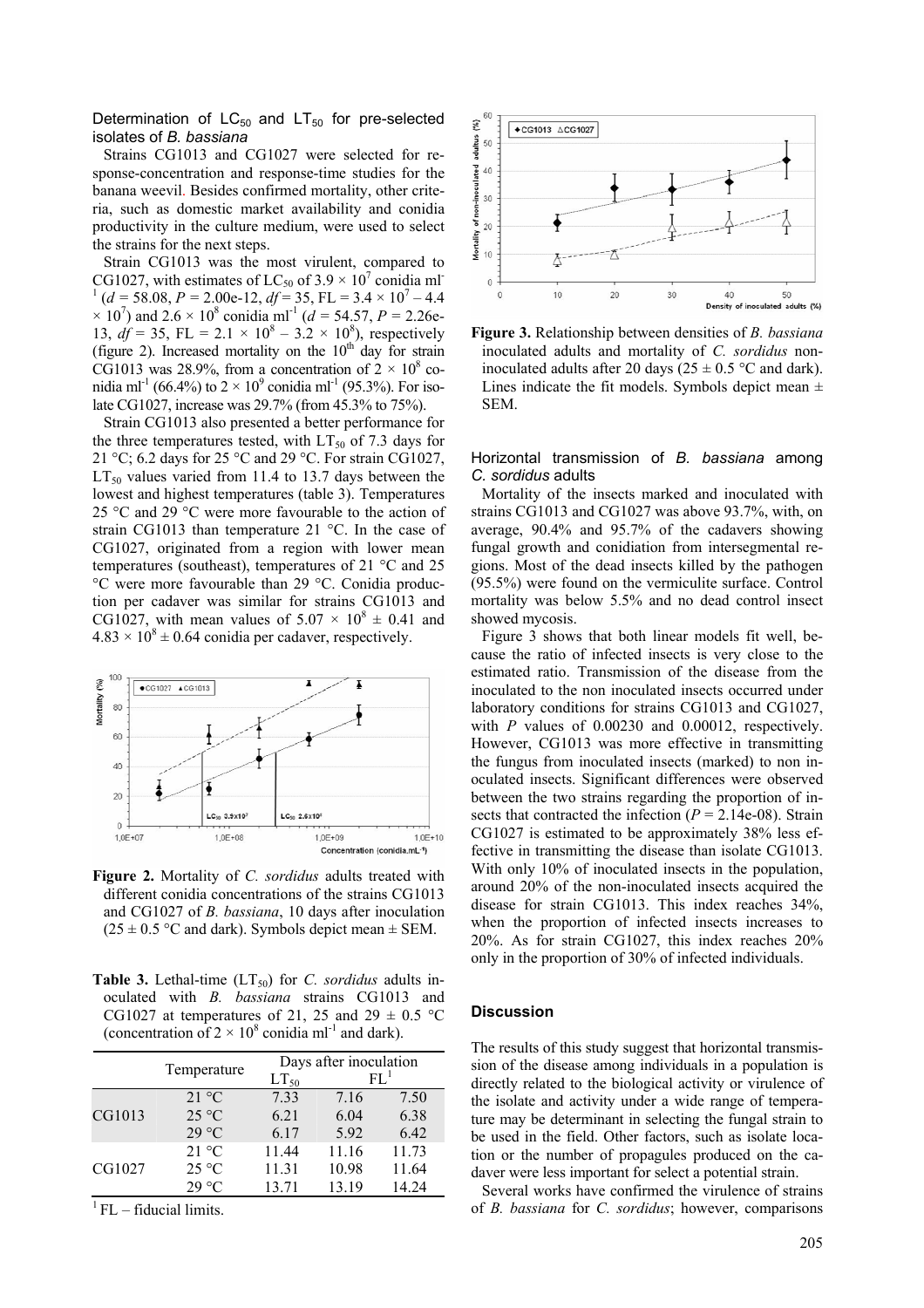among the results obtained are difficult to make due to the variation among the methodologies applied in the laboratory bioassays. Adult mortality levels between 73 and 100% were obtained by Brenes and Carballo (1994) in studies on selection of isolates of *B. bassiana* aiming to control *C. sordidus*, for the same concentration and inoculation method, similar to those obtained in this study. Gold *et al.* (2001) reviewed several studies, with few indicating comparative parameters, such as dose or concentration-response and time-response. Of the results compiled in the review using adult immersion in conidia suspension, mortalities between 15% and 100% were observed for suspensions between  $1 \times 10^7$  and  $1 \times 10^9$  conidia ml<sup>-1</sup>. Strains with better performance promoted up to 50% banana weevil mortality at concentrations between  $1.1 \times 10^7$  and  $4.6 \times 10^7$  conidia ml<sup>-1</sup>, similar to that observed for the strain CG1013.

Pathogenic action of the fungus *Beauveria* occurs within a wide range of temperature. Infections caused by the fungus also occur at various temperatures, with different intensity for different isolates and host. *Scolytus scolytus* (F.) adults are susceptible to infection caused by *B. bassiana* when exposed to temperatures between 15 °C and 25 °C (Doberski, 1981). Similarly to fungus growth *in vitro*, temperatures close to 25 °C are more favorable to disease occurrence. Increase from 26 °C to 32 °C affected the activity of isolate UEL25 of *B. bassiana* against adults of *Alphitobius diaperinus* (Panzer), reducing mortality from 82.2% to 26.6% (Alexandre *et al*., 2006). In this study, this effect was visible for strain CG1027, in which  $LT_{50}$  increased significantly to 29 °C, but not for CG1013, originating from a warmer region. Such information is important when deciding to use a particular isolate in function of the place where it will be applied. This is a factor to be considered for banana production in Brazil because this crop is grown in cooler regions below the Tropic of Capricorn as well as in the Amazon region.

We do not observe any relation between the groups formed by molecular analysis and the biological activity of tested strains against *C. sordidus*. In comparative evaluations between native Brazilian isolates, groupings formed by analyzing RAPD markers also do not present any relation with virulence against *Triatoma infestans* Klug (Luz *et al*., 1998). Similarly, other studies with *B. bassiana* show this lack of groupings correlated with the host or geographic region of the isolate (Coates *et al*., 2002a; 2002b). However, studies using molecular markers to evaluate the occurrence of groupings of isolates of *Beauveria* for different geographic regions, host specificity and virulence against a particular target are still controversial. Other works suggest such correlation (Wang *et al*., 2003; 2005; Estrada *et al.*, 2007; Santoro *et al*., 2008). Variation in susceptibility to entomopathogenic fungi among populations of different geographic regions is an aspect scarcely studied as are the mechanisms that may be involved in this process. In some cases, no difference is found between the actions of an isolate for distinct populations, as observed by Poprawski and Walker (2001) for *B. bassiana* on populations of *Bemisia* in laboratory. Other studies show the susceptibility of insect populations to *Beauveria*, as suggested by Keller *et al.* (1999) for the scarabaeid pest *Melolontha melolontha* (L.) and by Tinsley *et al.* (2006) for *Drosophila melanogaster* Meigen. In both cases, the authors indicate that the difference in susceptibility of geographically distinct populations results from the coevolution between the pathogen and the host, which occurred under specific conditions of the regions of origin and due to the continuous exposure of the population to the fungus. However, in this study it was observed a low incidence of *B. bassiana* occurring naturally for the two populations and at quite similar levels. Fungus applications for the control of banana weevil in Brazil are in most cases sporadic, with no report on pathogen releases being available for the two areas where the insects were collected.

Although the experimental conditions in this study do not represent the insect and fungus dynamics in the field, horizontal transmission was clear for both selected isolates. Under self-inoculation and dissemination of entomopathogenic fungi, horizontal transmission is a decisive factor for disease evolution in the pest population. This aspect is very relevant in banana culture, in which individual inoculation is performed using traps, with the inoculated individuals dying after leaving the trap, disseminating the fungus. Trap characteristics, association with attractive compounds, pest habits, host density, microbial product formulation, etc., may interfere in the transmission rate. As observed in this study, a positive correlation between cadaver density and infection of non-inoculated individuals was also reported by Long *et al.* (2000) and by Klinger *et al.* (2006) for *Leptinotarsa decemlineata* (Say) in laboratory bioassays with *B. bassiana*. The capacity a strain has of causing high mortality levels, reproducing on the host, and making its infective structures available, can also have a direct relation with its horizontal transmission potential. However, in this study, conidia production per cadaver was similar for strains CG1013 and CG1027. Long *et al.* (2000), studying larvae of *Leptinotarsa*, observed that the greater number of conidia of *B. bassiana* produced on the cadaver may not influence the transmission rate. A reduction of 86.1% of the conidia on the cadavers of the infected larvae did not cause lower mortality of the non-inoculated insects placed in the same arena. The best performance of strain CG1013 in the transmission of the disease was probably on account of its higher virulence, as confirmed in the concentration and response- time bioassays. Thus, although the mortality of the marked (inoculated) insects and the inoculum produced by the cadavers was the same for both strains, the transmission rate for CG1013 was higher.

Death of the infected insects on the surface and close to the feeding sites favored pathogen reproduction and was important for the transmission of the disease, since the cadavers covered with conidia remain in places where the non-inoculated insects were present for feeding and mating. Under field conditions, Tinzaara *et al.* (2004; 2007) observed fungus transmission from infected adults to healthy ones, and verified that most cadavers were found in the leaf sheath and at the base of the banana plants, feeding and oviposition sites.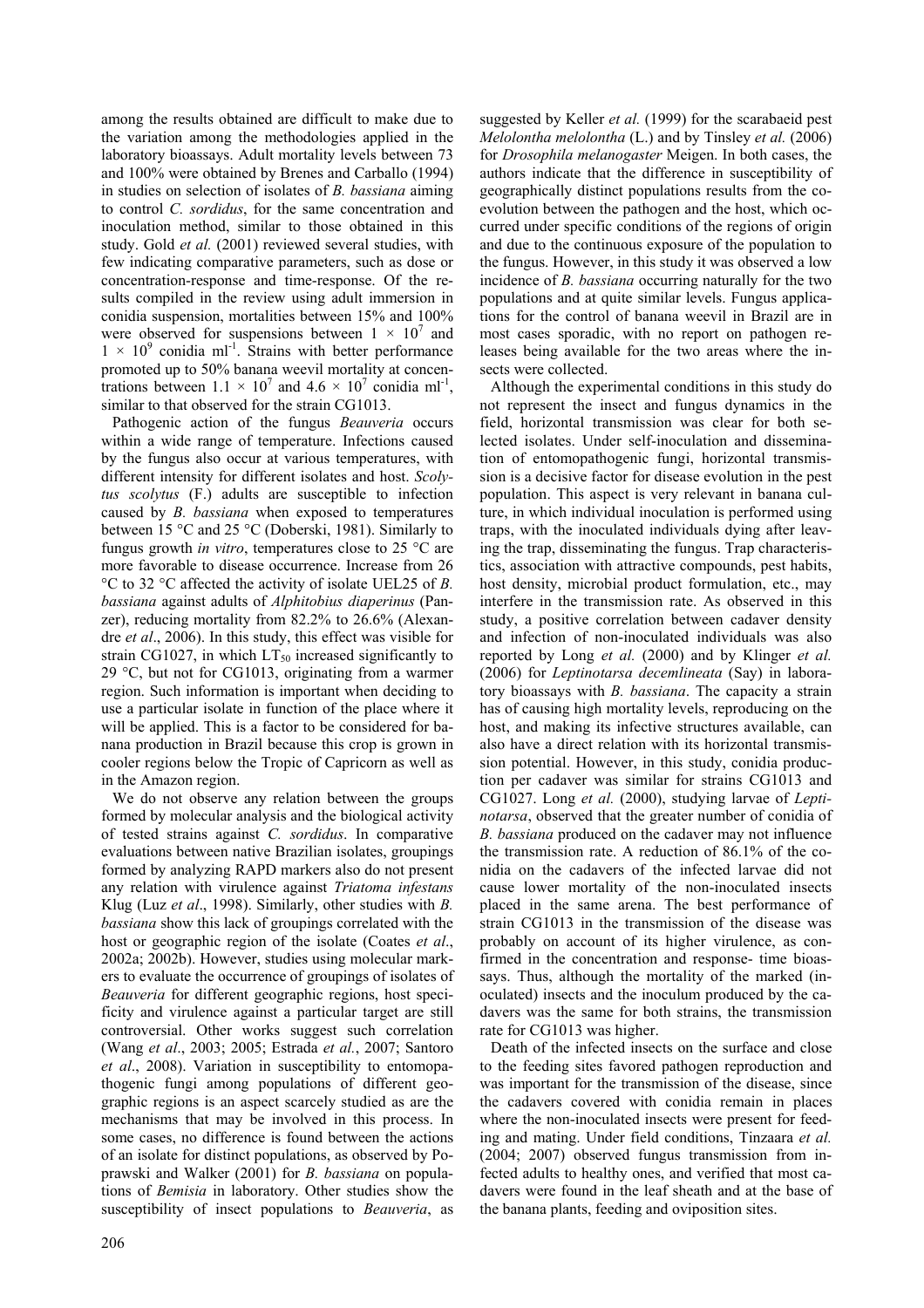An important aspect related with the use of *B. bassiana* to control *C. sordidus* in commercial banana cultivations is the economic viability of the proposed method. Initial evaluations detailing the potential of the pathogen strains for a particular target are indispensable for the definition of the best material to be used, as shown in this study for strain CG1013. Besides the greater virulence of this strain, the inoculated adults in a population were found to effectively transmit the disease to non-inoculated individuals, under laboratory conditions. Further studies are being conducted aiming to determine a practical and low-cost method of fungus release in banana production areas, taking into account the specifics of the fruit production model in Brazil.

#### **References**

- ALEXANDRE T. M., ALVES L. F. A., NEVES P. M. O. J., ALVES S. B., 2006.- Efeito da temperatura e cama do aviário na virulência de *Beauveria bassiana* (Bals.) Vuill. e *Metarhizium anisopliae* (Metsch.) para o controle do cascudinho (*Alphitobius diaperinus*) (Panzer) (Coleoptera: Tenebrionidae).- *Neotropical Entomology*, 35 (1): 75-82.
- ALVES S. B., LEITE L. G., BATISTA FILHO A., ALMEIDA J. E. M., MARQUES E. J., 2008.- Produção massal de fungos entomopatogênicos na América Latina, pp. 215-237. In: *Controle microbiano de pragas na América Latina: avanços e desafios* (ALVES S. B., LOPES R. B., Eds).- Felaq, Piracicaba, SP, Brazil.
- BATISTA FILHO A., SATO M. E, LEITE L. G., RAGA A., PRADA W. A., 1991.- Utilização de *Beauveria bassiana* (Bals.) Vuill. no controle do moleque da bananeira *Cosmopolites sordidus* Germar, 1824 (Coleoptera: Curculionidae).- *Revista Brasileira de Fruticultura*, 13: 35-40.
- BATISTA FILHO A., LEITE L. G., RAGA A., SATO M. E., 1995.- Enhanced activity of *Beauveria bassiana* (Bals.) Vuill. associated with mineral oil against *Cosmopolites sordidus* (Germar) adults.- *Anais da Sociedade Entomolológica do Brasil*,  $24(2)$ : 405-408.
- BOUCIAS D., STOKES C., SUAZO A., FUNDERBURK J., 2000.- AFLP analysis of the entomopathogen *Nomuraea rileyi*.- *Mycologia*, 92: 638-648.
- BRENES S., CARBALLO V. M., 1994.- Evaluación de *Beauveria bassiana* (Bals) para el control biológico del picudo del plátano *Cosmopolites sordidus* (Germar).- *Manejo Integrado de Plagas*, 31: 17-21.
- CASTRILLÓN C., URREA C. F., CARDONA J. E., ZULUAGA L. E., MORALES H., ALZATE G., 2002.- Potencial del hongo nativo entomopatógeno *Beauveria bassiana*, como un componente de manejo integrado del Picudo Negro (*Cosmopolites sordidus*) en Colômbia, pp.278-283. In: *XV Memórias de la Reunion de la Acorbat*, Medellín, Colombia.
- COATES B. S., HELLMICH R. L., LEWIS R. C., 2002a.- Allelic variation of a *Beauveria bassiana* (Ascomycota: Hypocreales) minisatellite is independent of host range and geographic origin.- *Genome*, 45: 125-132.
- COATES B. S., HELLMICH R. L., LEWIS R. C., 2002b.- *Beauveria bassiana* haplotype determination based on nuclear rDNA internal transcribed spacer PCR-RFLP.- *Mycological Research*, 106 (1): 40-50.
- DOBERSKI J., 1981.- Comparative laboratory studies on three pathogens of the elm beetle *Scolytus scolytus*. Effect of temperature and humidity on infections by *Beauveria bassiana*, *Metarhizium anisopliae* and *Paecilomyces farinosus*.- *Journal of Invertebrate Pathology*, 37: 195-200.
- ESTRADA M. E., CAMACHO M. V., BENITO C., 2007.- The molecular diversity of different isolates of *Beauveria bassiana*  (Bals.) Vuill. as assessed using inter-microsatellites (ISSRs).- *Cellular & Molecular Biology Letters*, 12: 240-252.
- FANCELLI M., 2004.- Pragas e seu controle, pp.195-208. In: *O cultivo da bananeira* (BORGES A. L., SOUZA L. S., Eds).- Embrapa Mandioca e Fruticultura, Cruz das Almas, BA, Brazil.
- FANCELLI M., DIAS A. B., JESUS S. C., DELALIBERA JÚNIOR I., NASCIMENTO A. S., SILVA S. O., 2004.- *Controle biológico de* Cosmopolites sordidus *(Germ.) (Coleoptera: Curculionidae) pelo fungo* Beauveria bassiana *(Bals.) Vuill.*- Comunicado Técnico 102, Embrapa Mandioca e Fruticultura, Cruz das Almas, BA, Brazil.
- GODONOU I., GREEN K. R., ODURO K. A., LOMER C. J., AFREH-NUAMAH K., 2000.- Field evaluation of selected formulations of *Beauveria bassiana* for the management of the banana weevil (*Cosmopolites sordidus*) on plantain (*Musa*  sp., AAB group).- *Biocontrol Science and Technology*, 10: 779-788.
- GOLD C. S., PENA J. E., KARAMURA E. B., 2001.- Biology and integrated pest management for the banana weevil *Cosmopolites sordidus* (Germar) (Coleoptera: Curculionidae).- *Integrated Pest Management Review*, 6: 79-155.
- GOLD C. S., RAGAMA P. E., COE R., RUKAZAMBUGA N. D. T. M., 2005.- Selection of assessment methods for evaluating banana weevil *Cosmopolites sordidus* (Coleoptera: Curculionidae) damage on highland cooking banana (*Musa* spp., genome group AAA-EA).- *Bulletin of Entomological Research*, 95: 115-123.
- KELLER S., SCHWEIZER C., SHAH P., 1999.- Differential susceptibility of two *Melolontha* populations to infections by the fungus *Beauveria brongniartii*.- *Biocontrol Science and Technology*, 9: 441-446.
- KLINGER E., GRODEN E., DRUMMOND F. A., 2006.- *Beauveria bassiana* horizontal infection between cadavers and adults of the Colorado Potato Beetle, *Leptinotarsa decemlineata*  (Say).- *Environmental Entomology*, 35 (4): 992-1000.
- KREUTZ J., ZIMMERMANN G., VAUPEL O., 2004.- Horizontal transmission of the entomopathogenic fungus *Beauveria bassiana* among the spruce bark beetle, *Ips typographus* (Coleoptera: Scolytidae) in the laboratory and under field conditions.- *Biocontrol Science and Technology*, 14: 837-848.
- LONG D. W., GRODEN E., DRUMMOND F. A., 2000.- Horizontal transmission of *Beauveria bassiana* (Bals.) Vuill.- *Agricultural and Forest Entomology*, 2: 11-17.
- LUZ C., TIGANO M. S., SILVA I. G., CORDEIRO C. M. T., AL-JANABI S. M., 1998.- Selection of *Beauveria bassiana* and *Metarhizium anisopliae* isolates to control *Triatoma infestans*.- *Memórias do Instituto Oswaldo Cruz*, 93 (6): 839- 846.
- MC CULLAGH P., NELDER J. A., 1989.- *Generalized Linear Models*. 2<sup>nd</sup> ed.- Chapman & Hall, New York, USA.
- MESQUITA A. L. M., 2003.- *Importância e métodos de controle do "moleque" ou broca-do-rizoma-da-bananeira*.- Circular Técnica 17 Embrapa Agroindústria Tropical, Fortaleza, CE, Brazil.
- POPRAWSKI T., WALKER J., 2001.- Host plant effects on activity of the mitosporic fungi *Beauveria bassiana* and *Paecilomyces fumosoroseus* against two populations of *Bemisia* whiteflies (Homoptera: Aleyrodidae).- *Mycopathology*, 151 (1): 11-20.
- R DEVELOPMENT CORE TEAM, 2006.- *R: a language and environment for statistical computing*.- R Foundation for Statistical Computing, Vienna, Austria.
- ROHLF F. J., 1993.- *NTSYS-pc v. 1.8. Numerical taxonomy and multivariate analysis system*.- Applied Biostatistics Inc., Setauket, NY, USA.